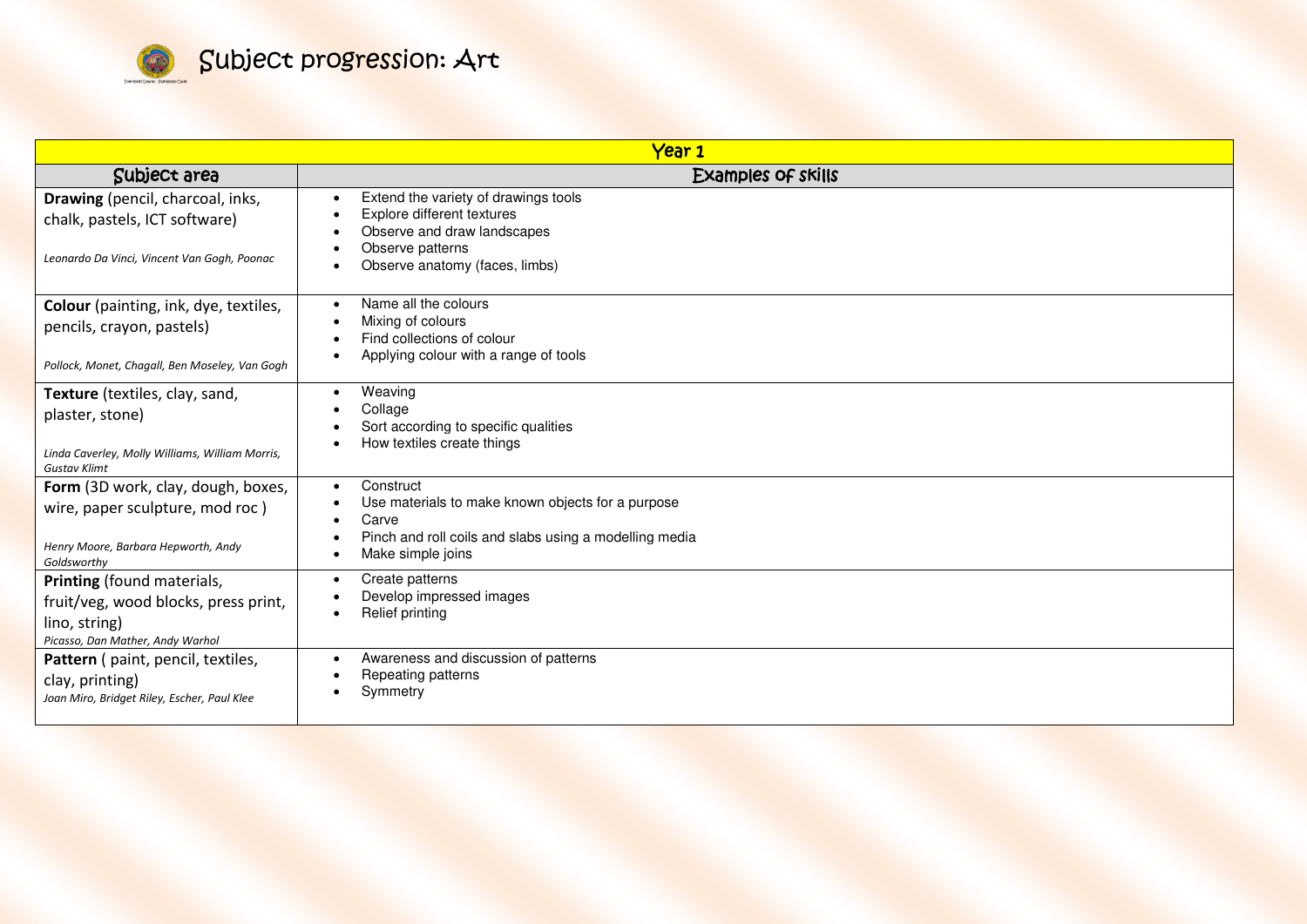| Year 2                                                                                                                                 |                                                                                                                                                                                                                                                                                     |  |
|----------------------------------------------------------------------------------------------------------------------------------------|-------------------------------------------------------------------------------------------------------------------------------------------------------------------------------------------------------------------------------------------------------------------------------------|--|
| Subject area                                                                                                                           | Examples of skills                                                                                                                                                                                                                                                                  |  |
| Drawing (pencil, charcoal, inks,<br>chalk, pastels, ICT software)<br>Leonardo Da Vinci, Vincent Van Gogh, Poonac                       | Experiment with tools and surfaces<br>Draw a way of recording experiences and feelings<br>Discuss use of shadows, use of light and dark<br>Sketch to make quick records                                                                                                             |  |
| Colour (painting, ink, dye, textiles,<br>pencils, crayon, pastels)<br>Pollock, Monet, Chagall, Ben Moseley, Van Gogh                   | Begin to describe colours by objects<br>$\bullet$<br>Make as many tones of one colour as possible (using white) -<br>Darken colours without using black<br>Using colour on a large scale                                                                                            |  |
| Texture (textiles, clay, sand,<br>plaster, stone)<br>Linda Caverley, Molly Williams, William Morris,                                   | Overlapping and overlaying to create effects<br>Use large eyed needles<br>Running stitches<br>Simple appliqué work<br>Start to explore other simple stitches                                                                                                                        |  |
| <b>Gustav Klimt</b><br>Form (3D work, clay, dough, boxes,<br>wire, paper sculpture, mod roc)<br>Henry Moore, Barbara Hepworth, Andy    | Collage<br>$\bullet$<br>Awareness of natural and man-made forms<br>$\bullet$<br>Expression of personal experiences and ideas<br>To shape and form from direct observation (malleable and rigid materials)<br>Decorative techniques<br>Replicate patterns and textures in a 3-D form |  |
| Goldsworthy<br>Printing (found materials,<br>fruit/veg, wood blocks, press print,<br>lino, string)<br>Picasso, Dan Mather, Andy Warhol | work and that of other sculptors<br>$\bullet$<br>Print with a growing range of objects<br>Identify the different forms printing takes                                                                                                                                               |  |
| Pattern ( paint, pencil, textiles,<br>clay, printing)<br>Joan Miro, Bridget Riley, Escher, Paul Klee                                   | Experiment by arranging, folding, repeating, overlapping, regular and irregular patterning<br>natural and manmade patterns<br>Discuss regular and irregular                                                                                                                         |  |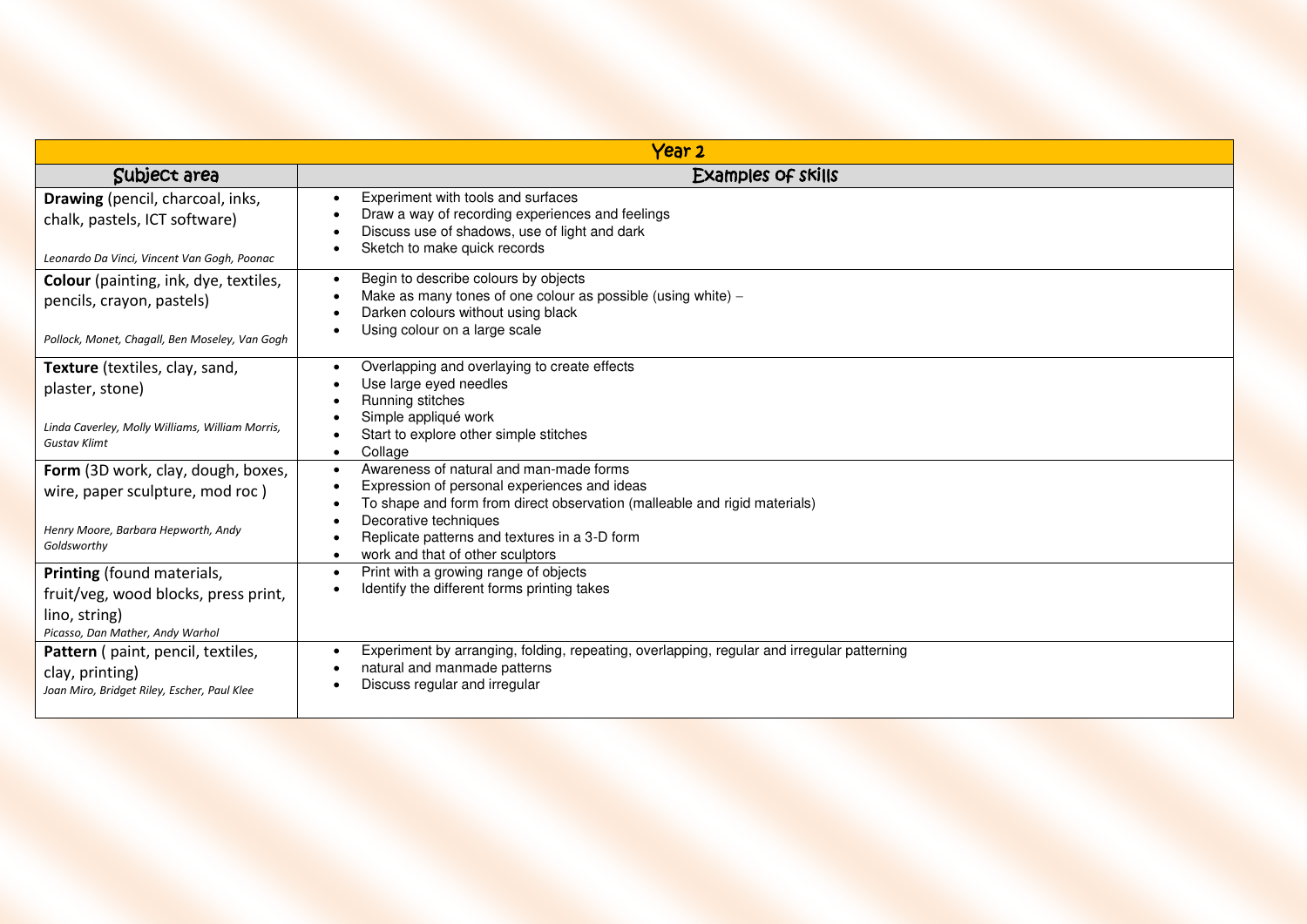| Year <sub>3</sub>                                                                                                           |                                                                                                                                                                                                                        |  |
|-----------------------------------------------------------------------------------------------------------------------------|------------------------------------------------------------------------------------------------------------------------------------------------------------------------------------------------------------------------|--|
| Subject area                                                                                                                | <b>Examples of skills</b>                                                                                                                                                                                              |  |
| Drawing (pencil, charcoal, inks,<br>chalk, pastels, ICT software)<br>Leonardo Da Vinci, Vincent Van Gogh, Poonac            | Experiment with the potential of various pencils<br>Close observation<br>Draw both the positive and negative shapes<br>Initial sketches as a preparation for painting accurate drawings of people – particularly faces |  |
| <b>Colour</b> (painting, ink, dye, textiles,<br>pencils, crayon, pastels)<br>Pollock, Monet, Chagall, Ben Moseley, Van Gogh | Colour mixing<br>$\bullet$<br>Make colour wheels<br>Introduce different types of brushes<br>Techniques- apply colour using dotting, scratching, splashing                                                              |  |
| Texture (textiles, clay, sand,<br>plaster, stone)<br>Linda Caverley, Molly Williams, William Morris,                        | Use smaller eyed needles and finer threads<br>Weaving<br>Tie dying, batik                                                                                                                                              |  |
| <b>Gustav Klimt</b>                                                                                                         | Shape, form, model and construct (malleable and rigid materials)<br>$\bullet$                                                                                                                                          |  |
| Form (3D work, clay, dough, boxes,<br>wire, paper sculpture, mod roc)<br>Henry Moore, Barbara Hepworth, Andy<br>Goldsworthy | Plan and develop $-$<br>Understanding of different adhesives and methods of construction<br>Aesthetics                                                                                                                 |  |
| Printing (found materials,<br>fruit/veg, wood blocks, press print,<br>lino, string)<br>Picasso, Dan Mather, Andy Warhol     | Relief and impressed printing<br>Recording textures/patterns<br>Monoprinting<br>Colour mixing through overlapping colour prints                                                                                        |  |
| Pattern ( paint, pencil, textiles,<br>clay, printing)<br>Joan Miro, Bridget Riley, Escher, Paul Klee                        | Pattern in the environment<br>Design using ICT<br>Make patterns on a range of surfaces<br>Symmetry                                                                                                                     |  |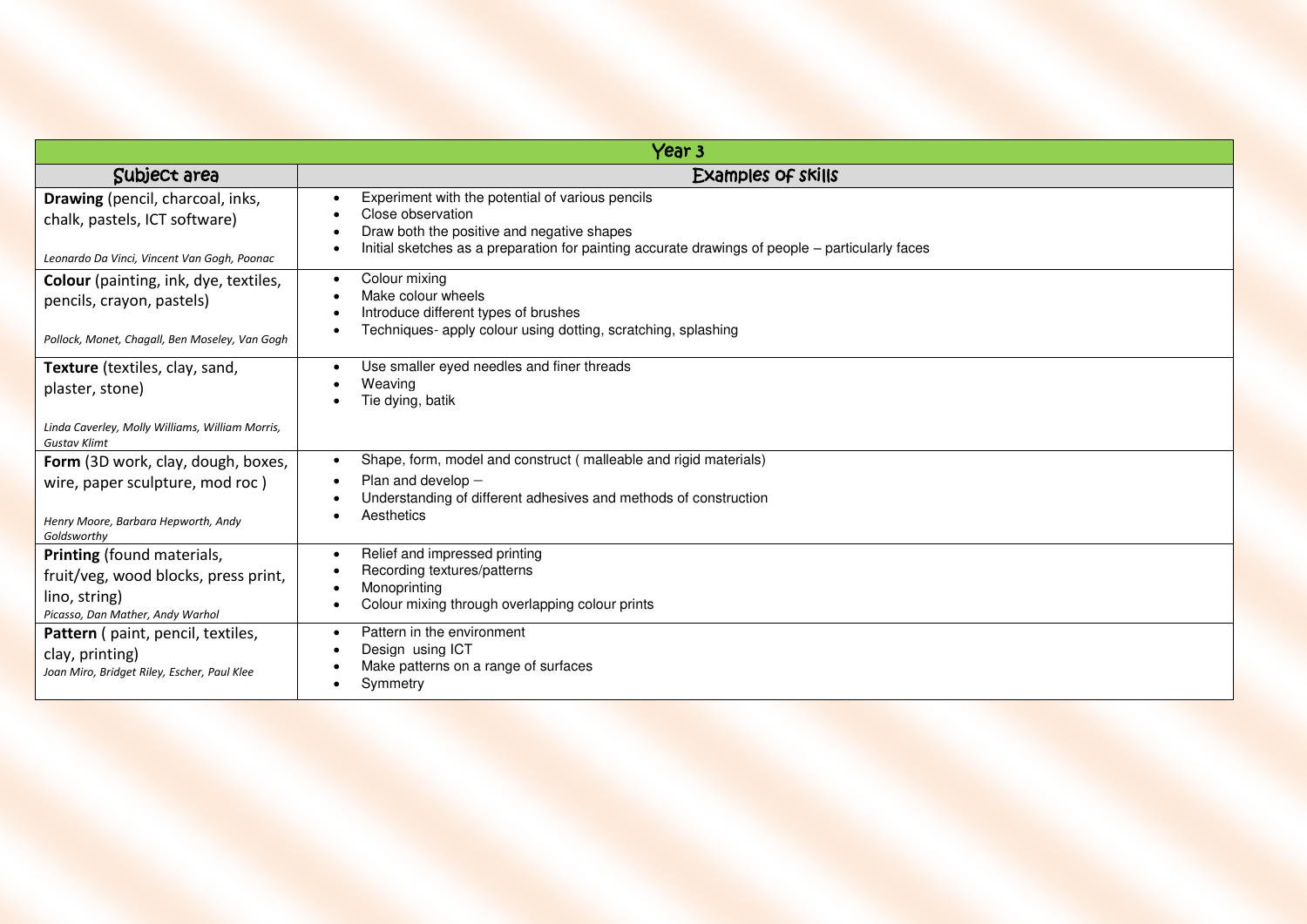| Year 4                                                                                                                                                    |                                                                                                                                                                                                                                                                   |  |
|-----------------------------------------------------------------------------------------------------------------------------------------------------------|-------------------------------------------------------------------------------------------------------------------------------------------------------------------------------------------------------------------------------------------------------------------|--|
| Subject area                                                                                                                                              | Examples of skills                                                                                                                                                                                                                                                |  |
| Drawing (pencil, charcoal, inks,<br>chalk, pastels, ICT software)<br>Leonardo Da Vinci, Vincent Van Gogh, Poonac<br>Colour (painting, ink, dye, textiles, | Identify and draw the effect of light<br>Scale and proportion<br>Accurate drawings of whole people including proportion and placement<br>Work on a variety of scales<br>Computer generated drawings<br>Colour mixing and matching; tint, tone, shade<br>$\bullet$ |  |
| pencils, crayon, pastels)<br>Pollock, Monet, Chagall, Ben Moseley, Van Gogh                                                                               | Observe colours<br>Suitable equipment for the task<br>Colour to reflect mood                                                                                                                                                                                      |  |
| Texture (textiles, clay, sand,<br>plaster, stone)<br>Linda Caverley, Molly Williams, William Morris,<br><b>Gustav Klimt</b>                               | Use a wider variety of stitches<br>$\bullet$<br>Observation and design of textural art<br>Experimenting with creating mood, feeling, movement<br>Compare different fabrics                                                                                        |  |
| Form (3D work, clay, dough, boxes,<br>wire, paper sculpture, mod roc)<br>Henry Moore, Barbara Hepworth, Andy<br>Goldsworthy                               | Plan and develop<br>$\bullet$<br>Experience surface patterns / textures<br>Discuss own work and work of other sculptors<br>Analyse and interpret natural and manmade forms of construction                                                                        |  |
| Printing (found materials,<br>fruit/veg, wood blocks, press print,<br>lino, string)<br>Picasso, Dan Mather, Andy Warhol                                   | Use sketchbook for recording textures/patterns<br>Interpret environmental and manmade patterns<br>Modify and adapt print                                                                                                                                          |  |
| Pattern ( paint, pencil, textiles,<br>clay, printing)<br>Joan Miro, Bridget Riley, Escher, Paul Klee                                                      | Explore environmental and manmade patterns<br>Tessellation                                                                                                                                                                                                        |  |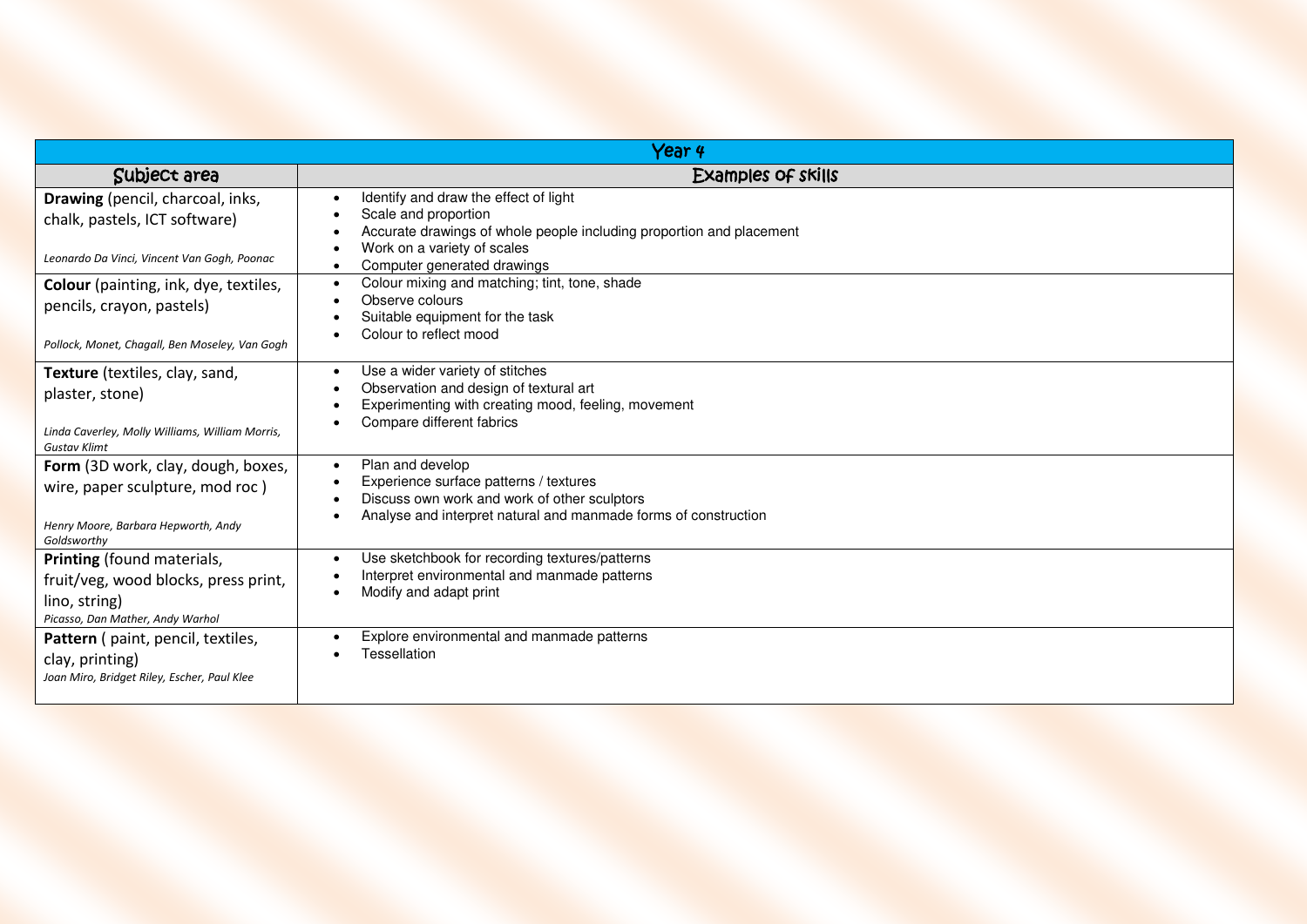| Year 5                                                                                                                      |                                                                                                                                                                                     |  |
|-----------------------------------------------------------------------------------------------------------------------------|-------------------------------------------------------------------------------------------------------------------------------------------------------------------------------------|--|
| Subject area                                                                                                                | Examples of skills                                                                                                                                                                  |  |
| Drawing (pencil, charcoal, inks,<br>chalk, pastels, ICT software)<br>Leonardo Da Vinci, Vincent Van Gogh, Poonac            | Effect of light on objects and people from different directions<br>Interpret the texture of a surface<br>Produce increasingly accurate drawings of people<br>Concept of perspective |  |
| Colour (painting, ink, dye, textiles,<br>pencils, crayon, pastels)<br>Pollock, Monet, Chagall, Ben Moseley, Van Gogh        | Hue, tint, tone, shades and mood<br>Explore the use of texture in colour<br>Colour for purposes                                                                                     |  |
| Texture (textiles, clay, sand,<br>plaster, stone)<br>Linda Caverley, Molly Williams, William Morris,<br><b>Gustav Klimt</b> | Use stories, music, poems as stimuli<br>Select and use materials<br>Embellish work<br>Fabric making<br>Artists using textiles                                                       |  |
| Form (3D work, clay, dough, boxes,<br>wire, paper sculpture, mod roc)<br>Henry Moore, Barbara Hepworth, Andy<br>Goldsworthy | Plan and develop ideas<br>Shape, form, model and join<br>Observation or imagination<br>Properties of media<br>Discuss and evaluate own work and that of other sculptors             |  |
| Printing (found materials,<br>fruit/veg, wood blocks, press print,<br>lino, string)<br>Picasso, Dan Mather, Andy Warhol     | Combining prints<br>Design prints<br>Make connections<br>Discuss and evaluate own work and that of others                                                                           |  |
| Pattern ( paint, pencil, textiles,<br>clay, printing)<br>Joan Miro, Bridget Riley, Escher, Paul Klee                        | Create own abstract pattern to reflect personal experiences and expression<br>Create pattern for purposes                                                                           |  |